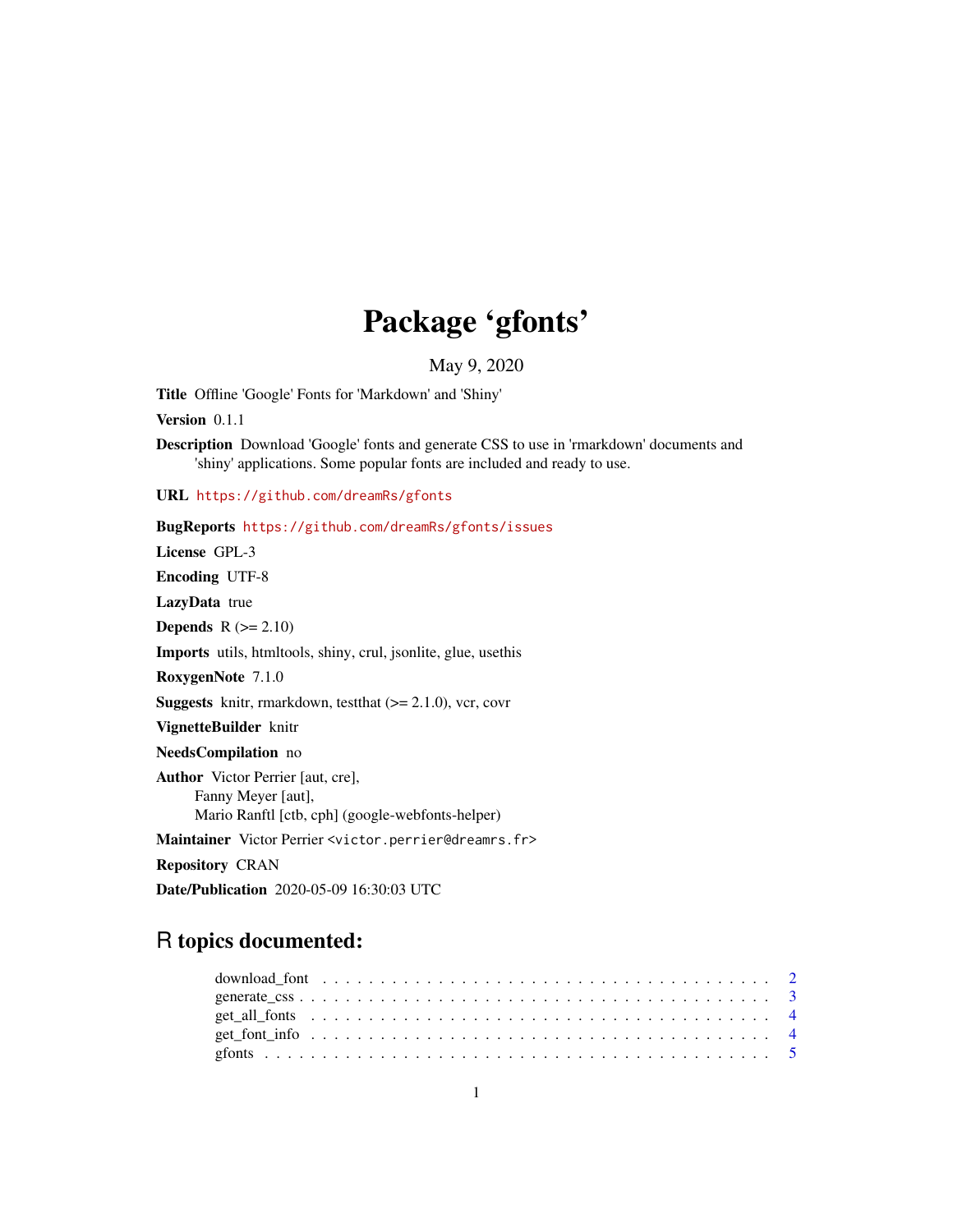<span id="page-1-0"></span>

| Index | 12 |
|-------|----|
|       |    |
|       |    |
|       |    |
|       |    |
|       |    |

download\_font *Download font files*

#### Description

Download font files

#### Usage

```
download_font(id, output_dir, variants = NULL, ...)
```
#### Arguments

| id         | Id of the font, correspond to column id from get_all_fonts.        |
|------------|--------------------------------------------------------------------|
| output_dir | Output directory where to save font files.                         |
| variants   | Variant(s) to download, default is to includes all available ones. |
| $\cdots$   | Additional parameters to API query.                                |

#### Value

a character vector of the filepaths extracted to, invisibly.

```
if (interactive()) {
```

```
# For example, we use a temporary directory
path_to_dir <- tempfile()
dir.create(path_to_dir)
# Download Roboto font
download_font(
  id = "roboto",
  output_dir = path_to_dir
\overline{\phantom{a}}# Get only regular, italic and bold
download_font(
  id = "roboto",
  output_dir = path_to_dir,
  variants = c("regular", "300italic", "700")
```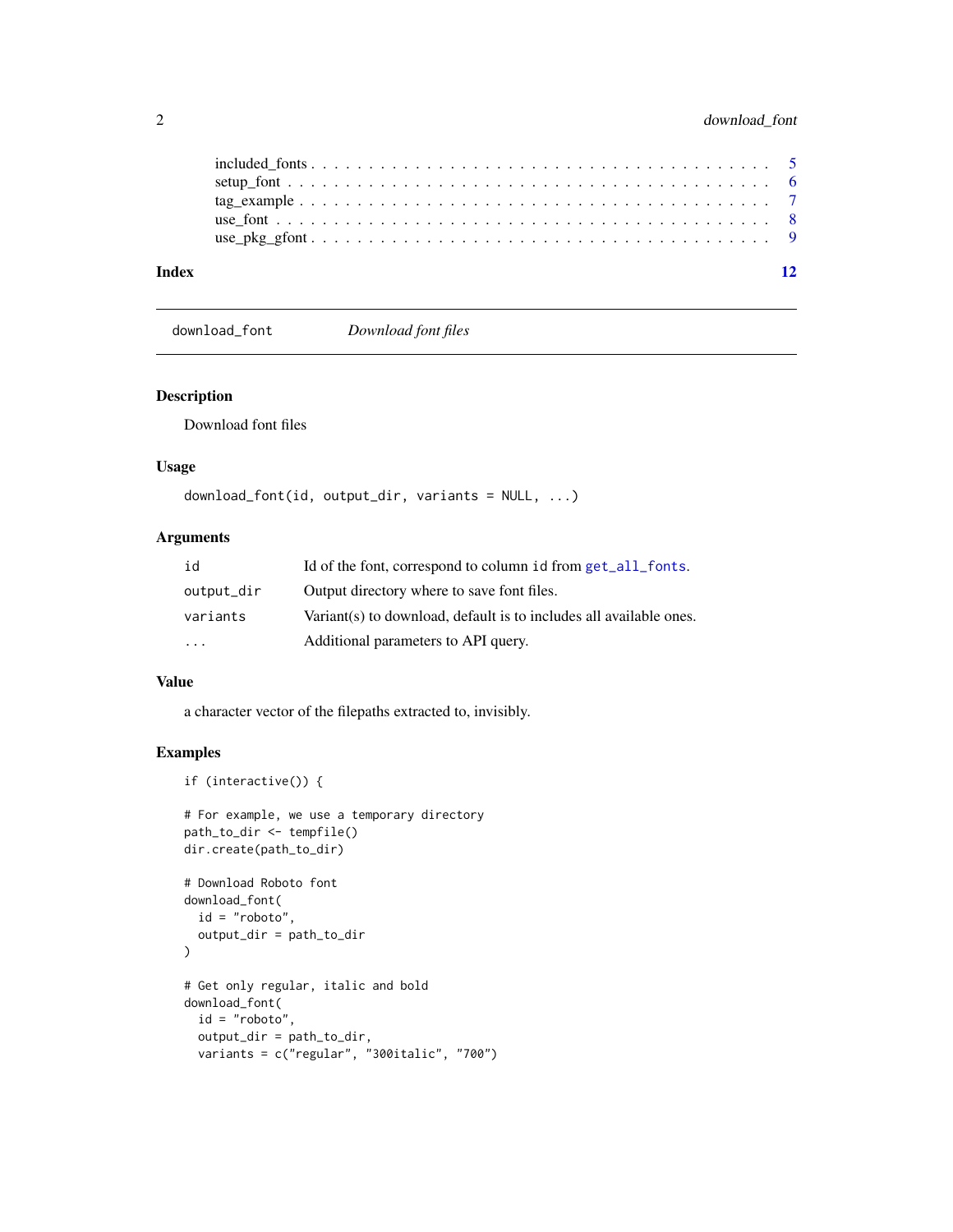<span id="page-2-0"></span>generate\_css 3

```
\overline{)}# Clean up
unlink(path_to_dir, recursive = TRUE)
}
```
generate\_css *Generate CSS to import fonts*

#### Description

Generate CSS to import fonts

#### Usage

```
generate_css(
 id,
 variants = NULL,
 output = NULL,font_dir = "../fonts/",
 prefer_local_source = TRUE
)
```
#### Arguments

| id                  | Id of the font, correspond to column id from get_all_fonts.                   |
|---------------------|-------------------------------------------------------------------------------|
| variants            | Variant of font to use.                                                       |
| output              | Specifies path to output file for CSS generated.                              |
| font_dir            | Fonts directory relative to ouput.                                            |
| prefer_local_source |                                                                               |
|                     | Generate CSS font-face rules in which user installed fonts are preferred. Use |
|                     | FALSE if you want to force the use of the downloaded font.                    |

#### Value

a character string with CSS code (invisibly).

```
if (interactive()) {
# Generate CSS code to use Roboto font
cat(generate_css("roboto", "regular"))
```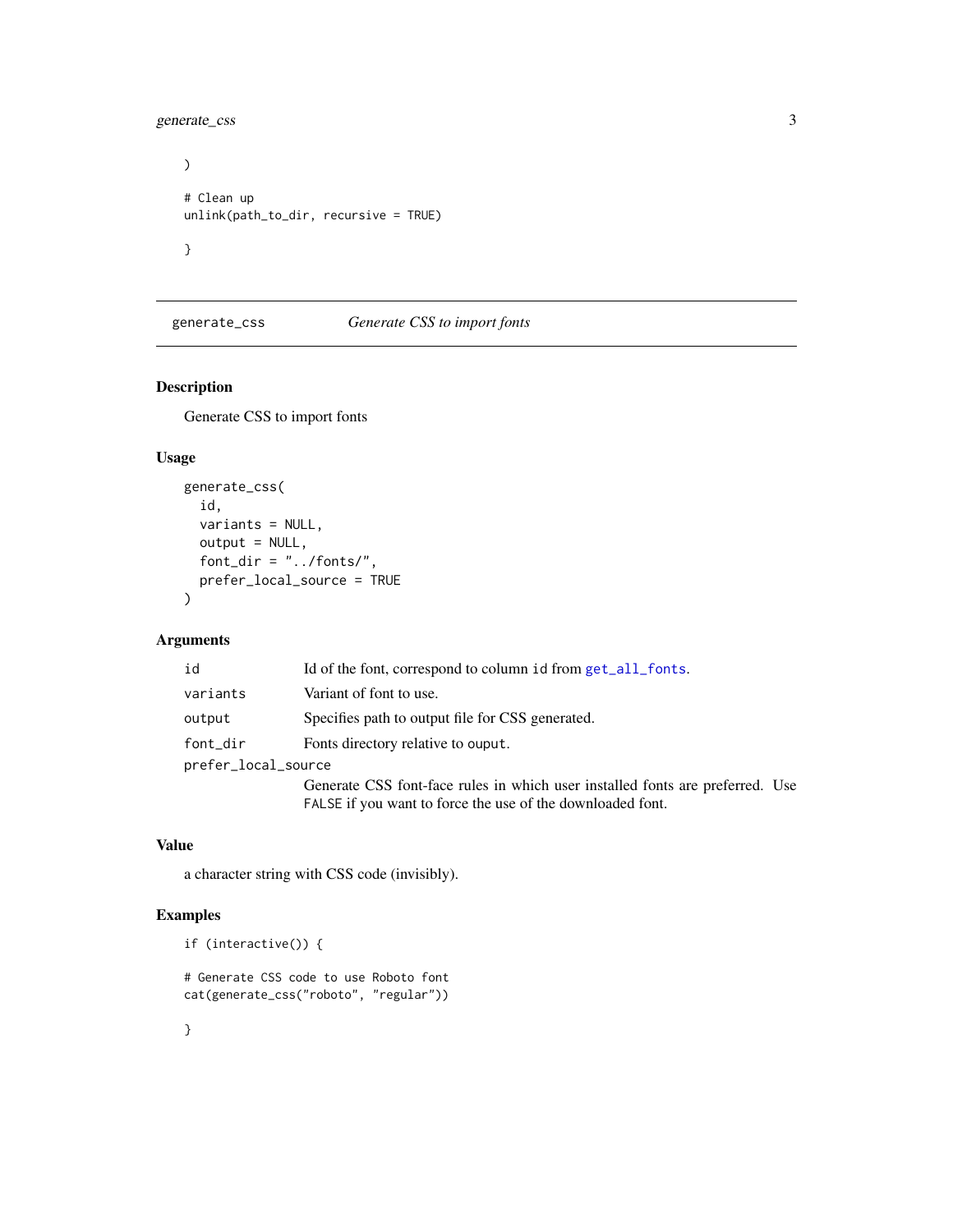<span id="page-3-1"></span><span id="page-3-0"></span>

#### Description

Get infos about all fonts available

#### Usage

get\_all\_fonts()

#### Value

a data.frame.

#### Examples

```
if (interactive()) {
# Retrieve all fonts currently available
all_fonts <- get_all_fonts()
}
```

```
get_font_info Get detailed information about a font
```
#### Description

Get detailed information about a font

#### Usage

```
get_font_info(id, subsets = NULL)
```
#### Arguments

| id      | Id of the font, correspond to column id from get_all_fonts. |
|---------|-------------------------------------------------------------|
| subsets | Select charsets, for example "latin".                       |

#### Value

a data.frame.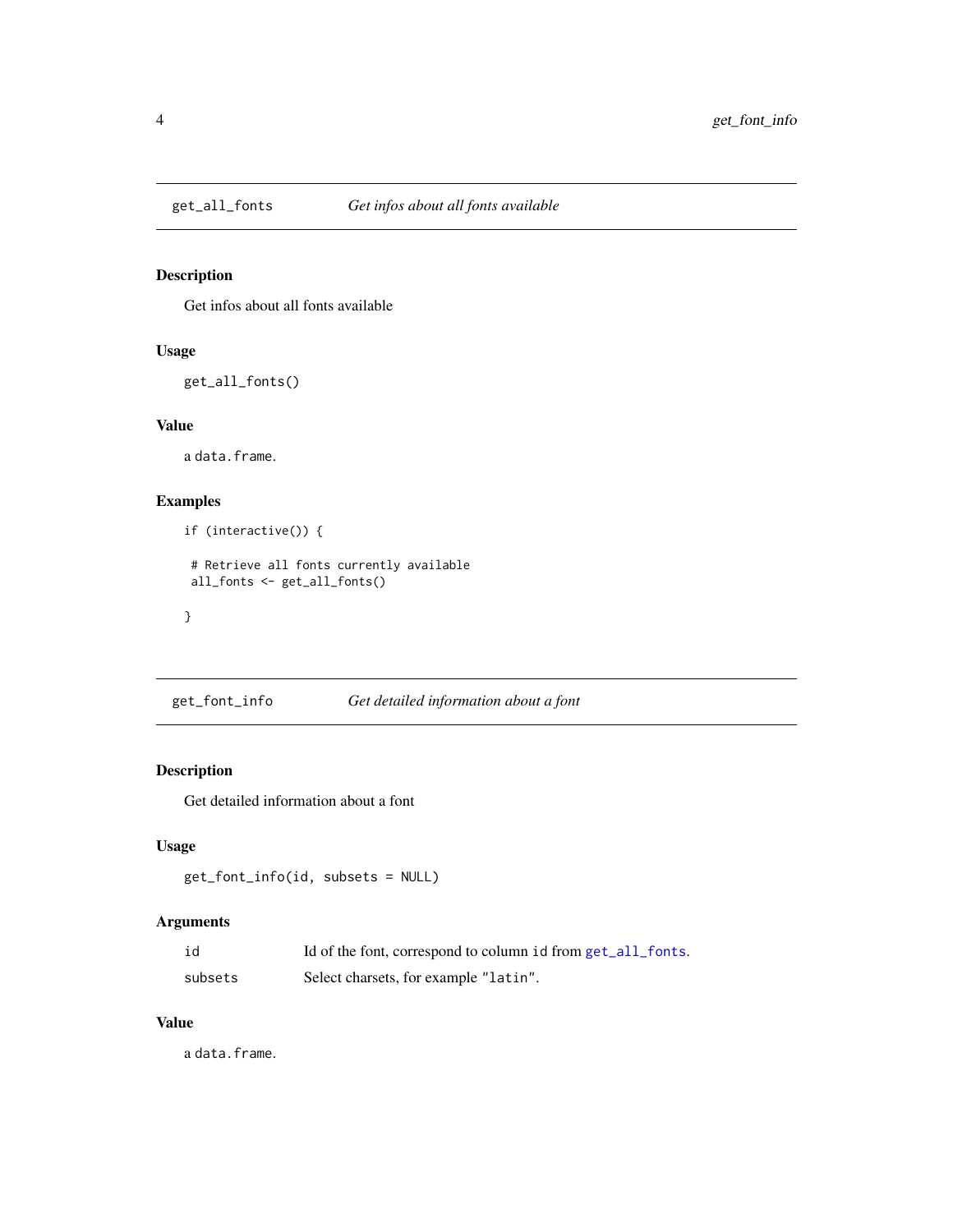#### <span id="page-4-0"></span>gfonts  $\sim$  5

#### Examples

```
if (interactive()) {
# Info about Roboto
roboto <- get_font_info("roboto")
}
```
gfonts *Use Google fonts offline*

#### Description

Download Google fonts and generate CSS to use in rmarkdown documents and shiny applications. Some popular fonts are included and ready to use.

#### Download a font

Use [setup\\_font](#page-5-1) to get a font inside your current project, then in a {shiny} application or {rmarkdown} document, you can use [use\\_font](#page-7-1) to import the font.

#### Ready-to-use fonts

Some fonts are included in this package and can be used directly with [use\\_pkg\\_gfont](#page-8-1).

#### Author(s)

Victor Perrier (@dreamRs\_fr)

included\_fonts *Detail about included fonts.*

#### Description

Id and version of fonts included and available through [use\\_pkg\\_gfont](#page-8-1).

#### Usage

included\_fonts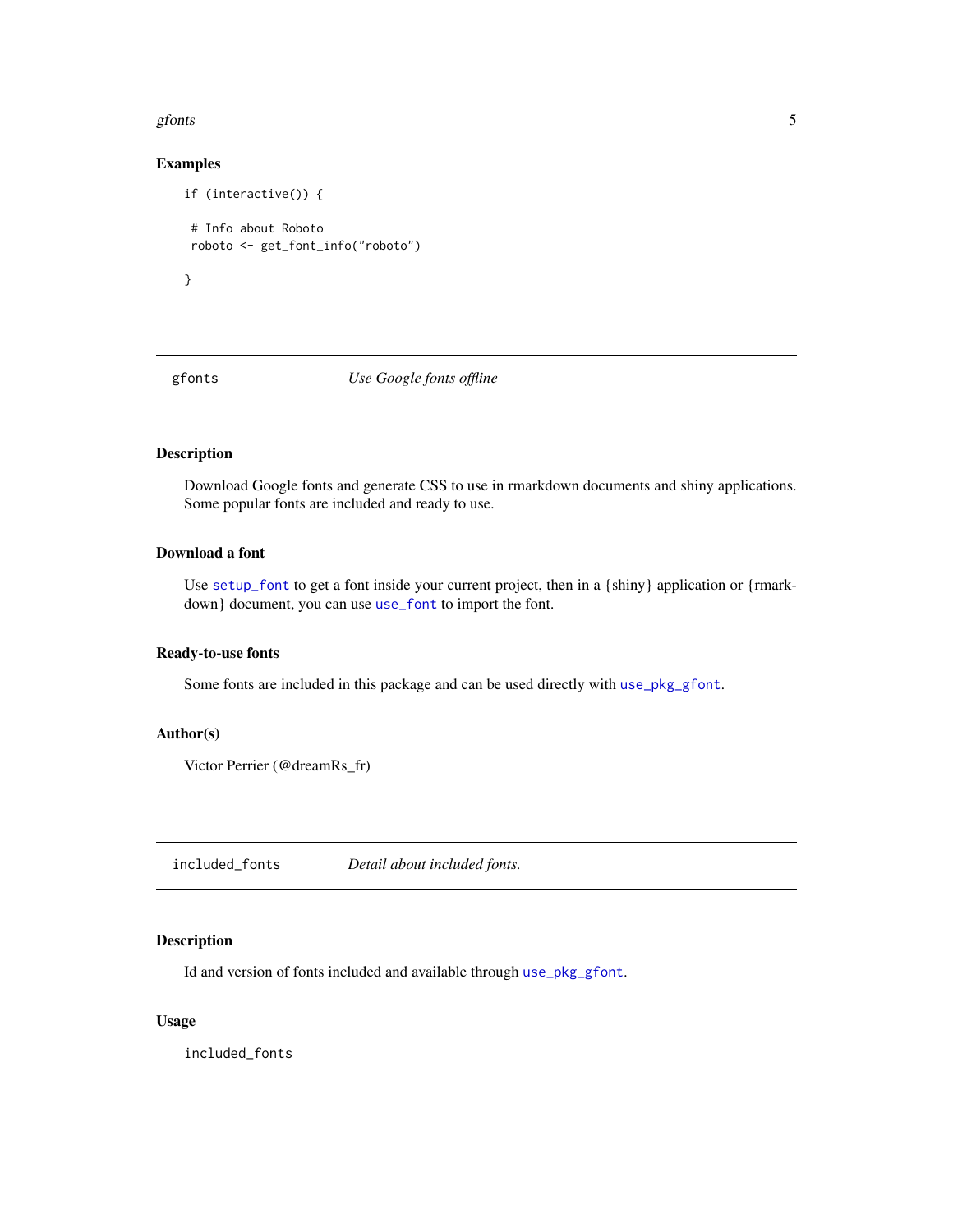<span id="page-5-0"></span>6 setup\_font

#### Format

A data frame with 8 rows and 5 variables:

id Id for the font.

family Name of the font.

category Category.

version Version number.

lastModified Last modified date.

#### Source

<https://google-webfonts-helper.herokuapp.com/fonts>

<span id="page-5-1"></span>setup\_font *Setup a font to be used in Shiny or Markdown*

#### Description

This function will download the specified font into a directory of your project and generate CSS code to use it in a Shiny application or RMarkdown document.

#### Usage

setup\_font(id, output\_dir, variants = NULL, prefer\_local\_source = TRUE)

#### Arguments

| id                  | Id of the font, correspond to column id from get_all_fonts.                   |
|---------------------|-------------------------------------------------------------------------------|
| output_dir          | Output directory where to save font and CSS files. Must be a directory.       |
| variants            | Variant(s) to download, default is to includes all available ones.            |
| prefer_local_source |                                                                               |
|                     | Generate CSS font-face rules in which user installed fonts are preferred. Use |
|                     | FALSE if you want to force the use of the downloaded font.                    |

#### Value

None.

#### Note

Two directories will be created (if they do not exist) in the output\_dir specified: fonts/ and css/.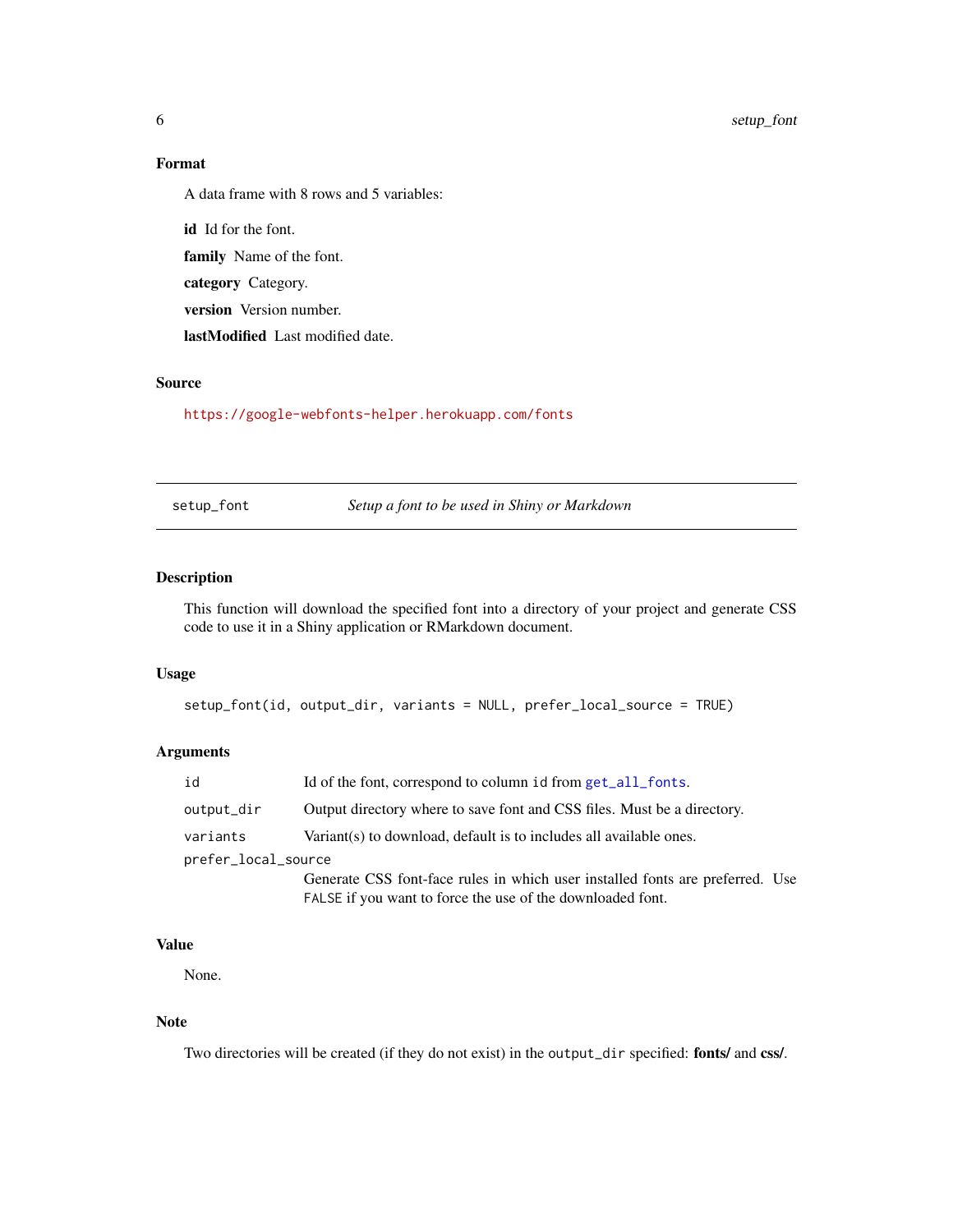#### <span id="page-6-0"></span>tag\_example 7

#### Examples

```
if (interactive()) {
# For example, we use a temporary directory
path_to_www <- tempfile()
dir.create(path_to_www)
# In a Shiny app, you can use the www/ directory
# in Markdown, use a subfolder of your Rmd directory
setup_font(
 id = "open-sans-condensed",
  output_dir = path_to_www
\lambda# Clean up
unlink(path_to_www, recursive = TRUE)
}
```
#### tag\_example *Generate HTML tags used in examples*

#### Description

Generate HTML tags used in examples

#### Usage

```
tag_example(class = NULL)
```
#### Arguments

class Class of the main div.

#### Value

HTML tags.

#### Examples

tag\_example()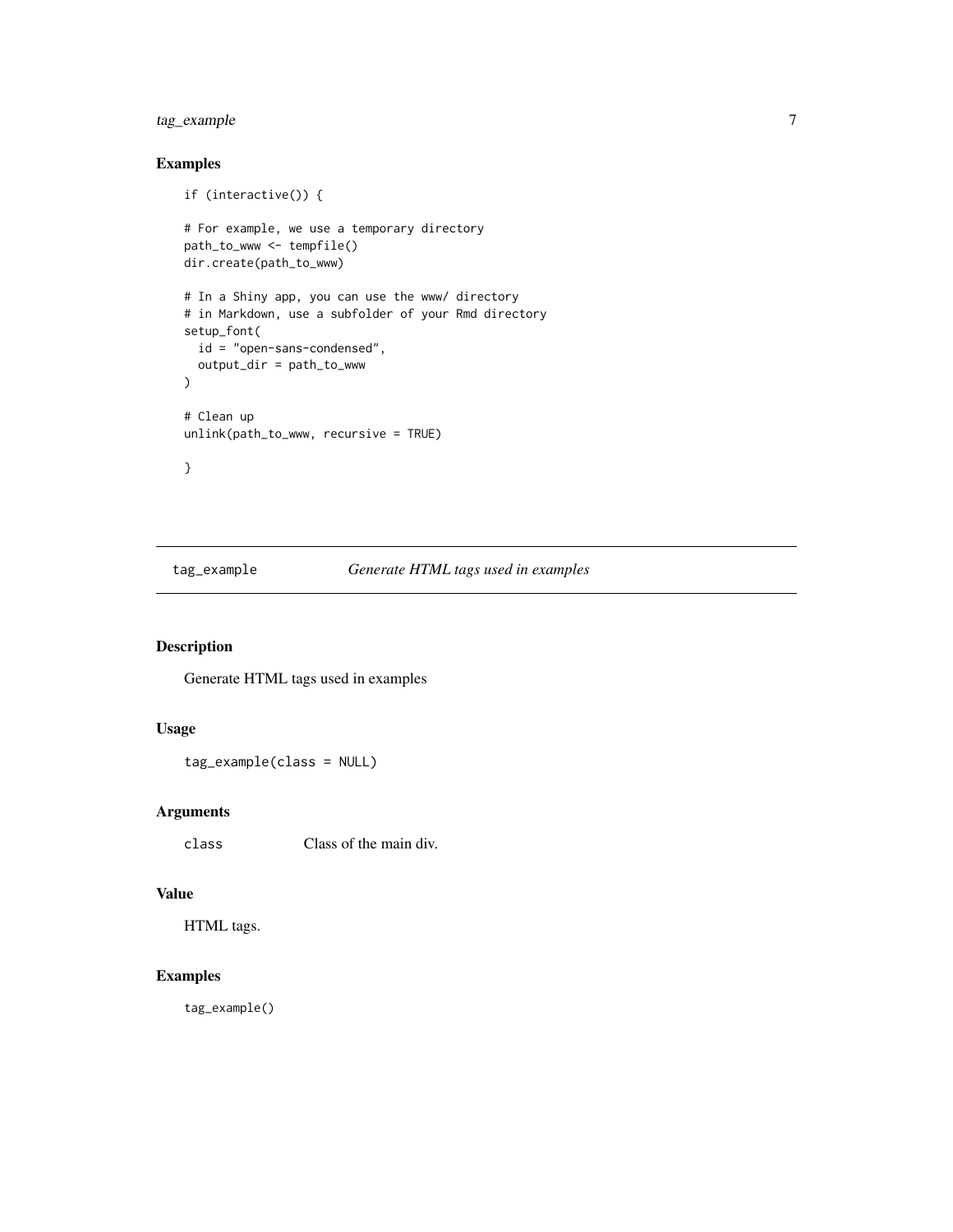<span id="page-7-1"></span><span id="page-7-0"></span>

#### Description

Use a downloaded font in Shiny or Markdown

#### Usage

use\_font(id, css\_path, selector = "body", css = NULL)

#### Arguments

| id         | Id of the font downloaded.                                                                        |
|------------|---------------------------------------------------------------------------------------------------|
| css_path   | Path to CSS generated by setup font.                                                              |
| selector   | CSS selector for which to use the font, usually an HTML tag, default to "body"<br>(all document). |
| <b>CSS</b> | CSS variables needed to use font, normally this should be automatic.                              |

#### Value

an HTML tag with an HTML dependency ([htmlDependency](#page-0-0)).

```
if (interactive()) {
 library(gfonts)
 # Here we use a temp directory
 # but in Shiny, it can be www/ folder
 directory <- tempfile()
 dir.create(directory)
 # Setup a font (only needed once)
 setup_font(
   id = "dancing-script",
   output_dir = directory
 \mathcal{L}library(shiny)
 ui <- fluidPage(
    # Use font
   use_font(
     id = "dancing-script",
      css_path = file.path(directory, "css/dancing-script.css")
```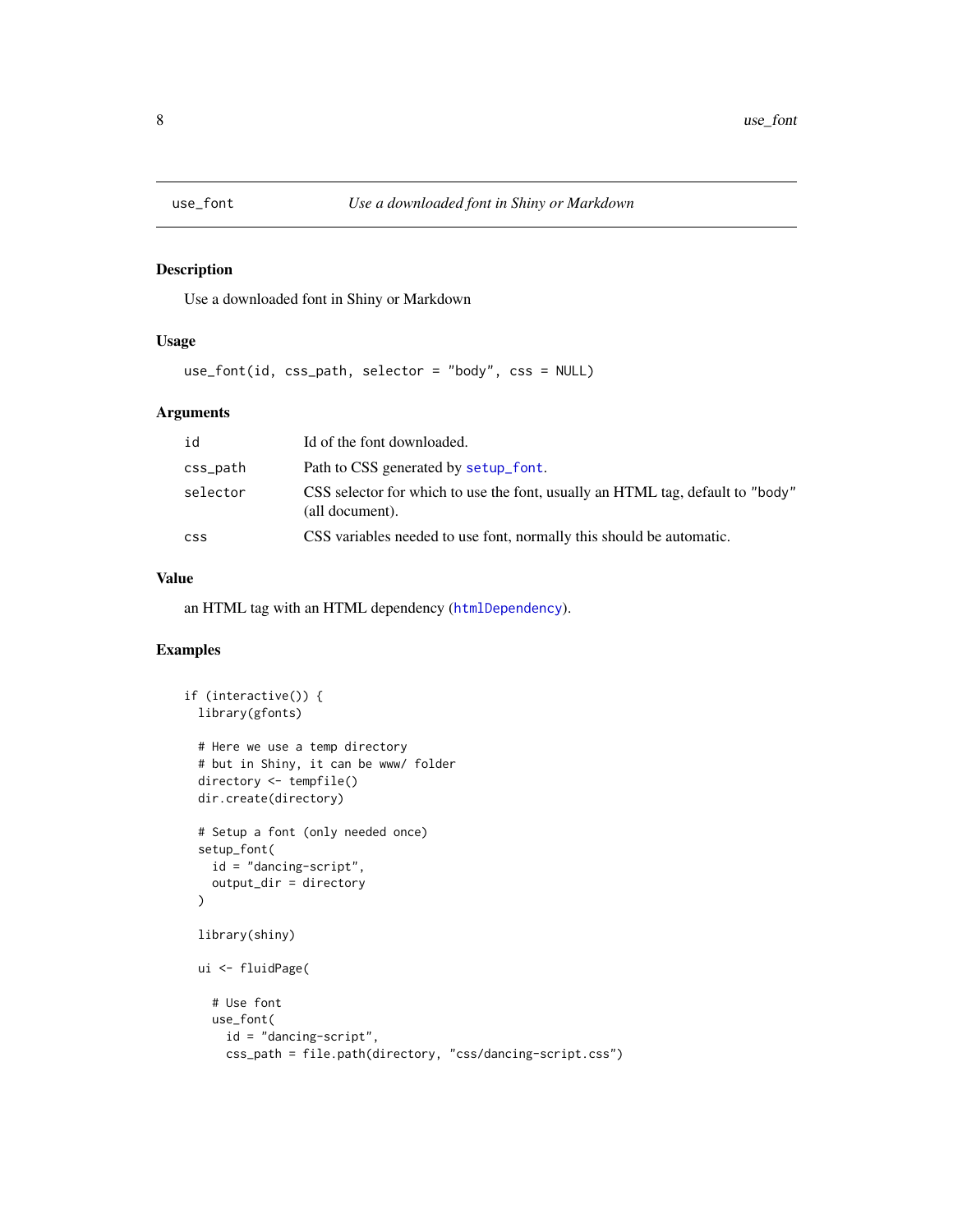```
),
    tags$p(
     paste(letters, collapse = "")
   ),
    tags$p(
     paste(LETTERS, collapse = "")
   ),
    tags$p(
     style = "font-weight: bold;",
     paste(letters, collapse = "")
   ),
    tags$p(
     style = "font-weight: bold;",
     paste(LETTERS, collapse = "")
   ),
   tags$p(
     style = "font-style: italic;",
     paste(letters, collapse = "")
   ),
   tags$p(
     style = "font-style: italic;",
     paste(LETTERS, collapse = "")
   ),
    tags$h1("First level title"),
    tags$h2("Second level title"),
    tags$h3("Third level title"),
    tags$h4("Fourth level title"),
   tags$h5("Fifth level title"),
    tags$h6("Sixth level title")
 )
 server <- function(input, output, session) {
 }
 shinyApp(ui, server)
}
```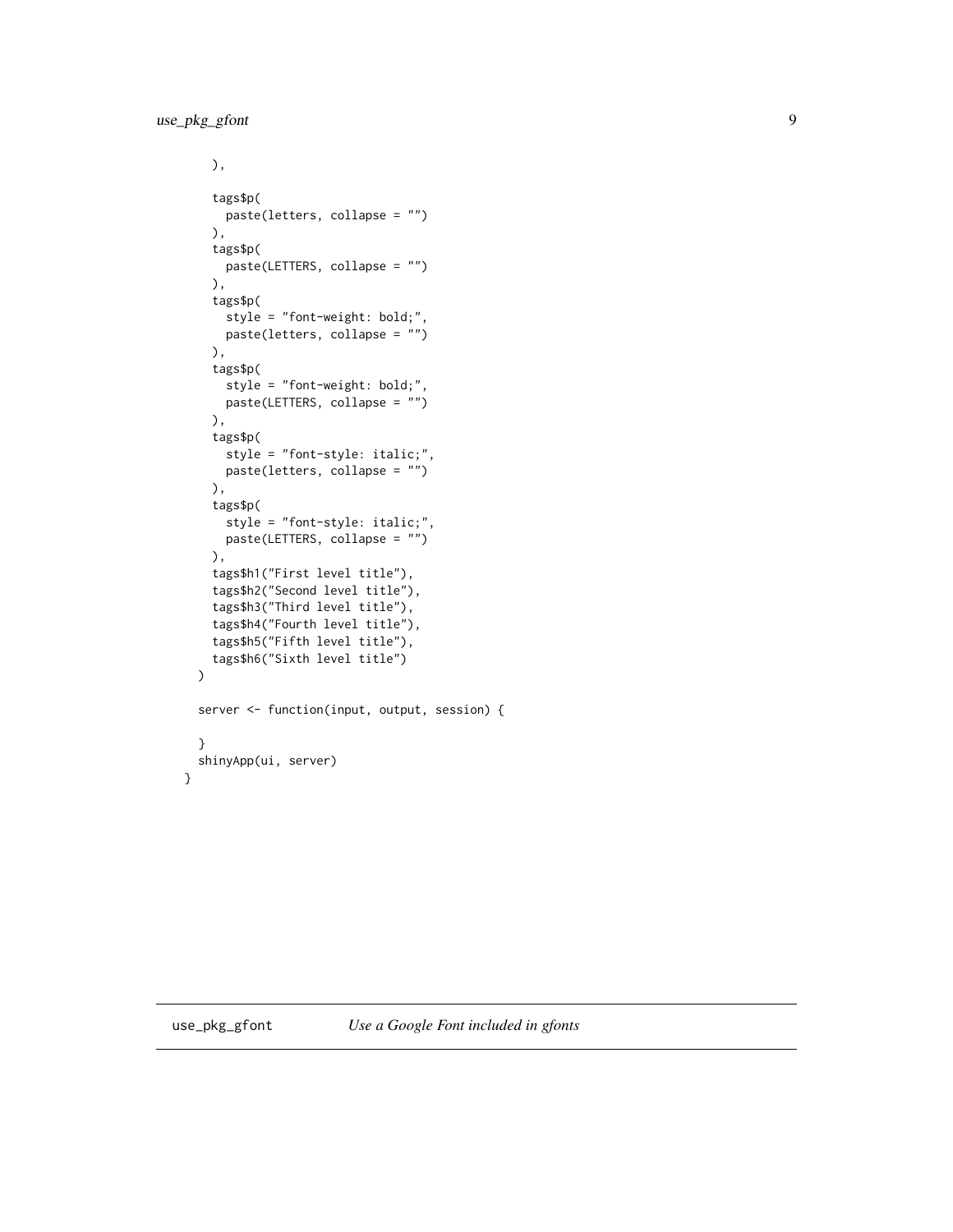#### Description

For convenience, some fonts are included in the package, you can use them without having to download them, but only few variants are available.

#### Usage

```
use_pkg_gfont(
 font = c("roboto", "open-sans", "lato", "montserrat", "alegreya", "nunito-sans",
    "baloo", "happy-monkey", "henny-penny"),
  selector = "body"
)
```
#### Arguments

| font     | Name of the font to use, possible choices are: "roboto", "open-sans", "lato",                     |
|----------|---------------------------------------------------------------------------------------------------|
|          | "montserrat","alegreya","nunito-sans","baloo","happy-monkey","henny-penny".                       |
| selector | CSS selector for which to use the font, usually an HTML tag, default to "body"<br>(all document). |

#### Value

An HTML tag with an [htmlDependency](#page-0-0).

```
if (interactive()) {
 library(gfonts)
 library(htmltools)
```

```
browsable(tags$div(
 use_pkg_gfont("open-sans"),
  tag_example(),
  tags$h1("First level title"),
  tags$h2("Second level title"),
  tags$h3("Third level title"),
  tags$h4("Fourth level title"),
  tags$h5("Fifth level title"),
  tags$h6("Sixth level title")
```

```
))
```

```
browsable(tags$div(
 use_pkg_gfont("henny-penny"),
  tag_example(),
  tags$h1("First level title"),
  tags$h2("Second level title"),
  tags$h3("Third level title"),
  tags$h4("Fourth level title"),
  tags$h5("Fifth level title"),
  tags$h6("Sixth level title")
```
<span id="page-9-0"></span>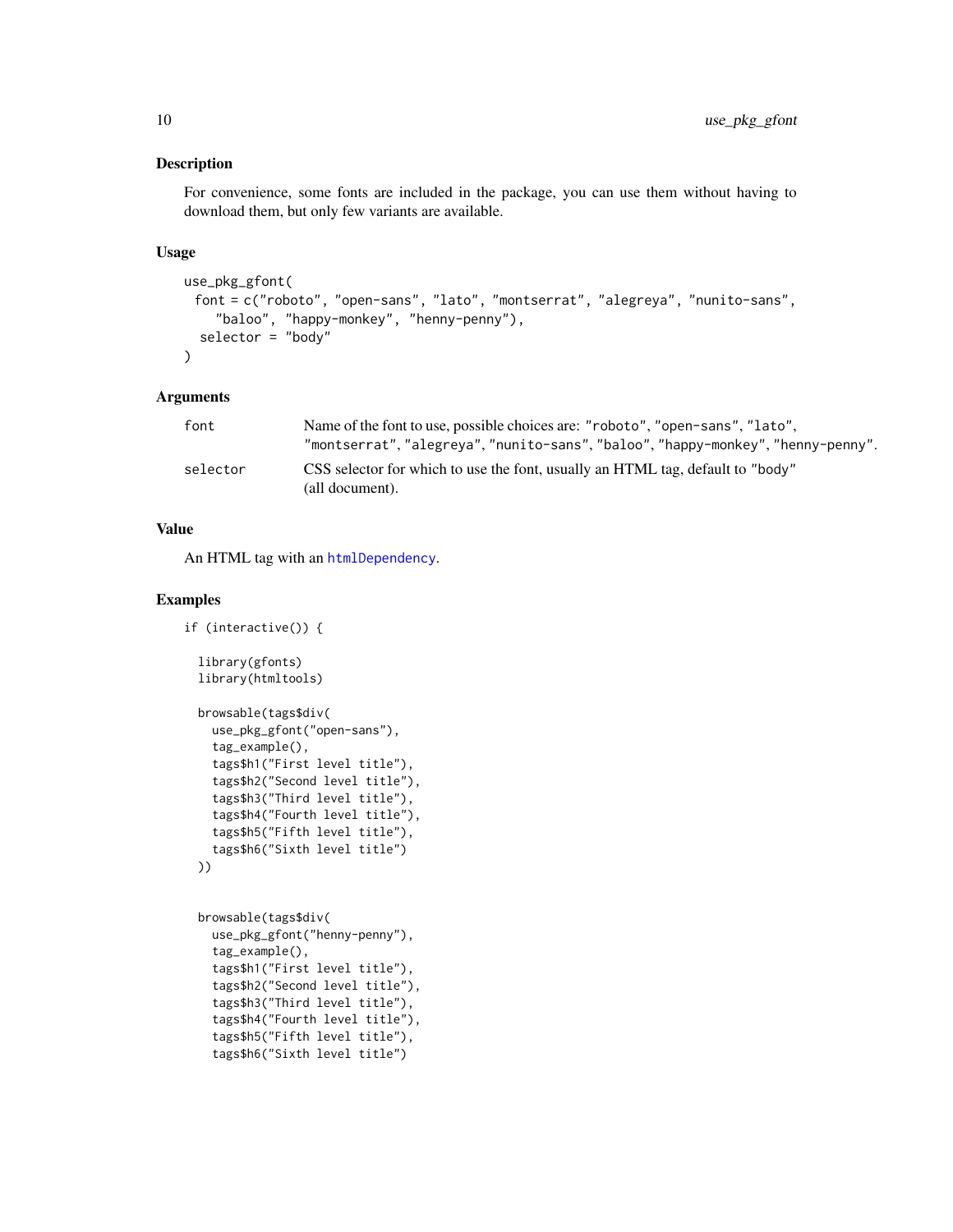use\_pkg\_gfont 11

))

}